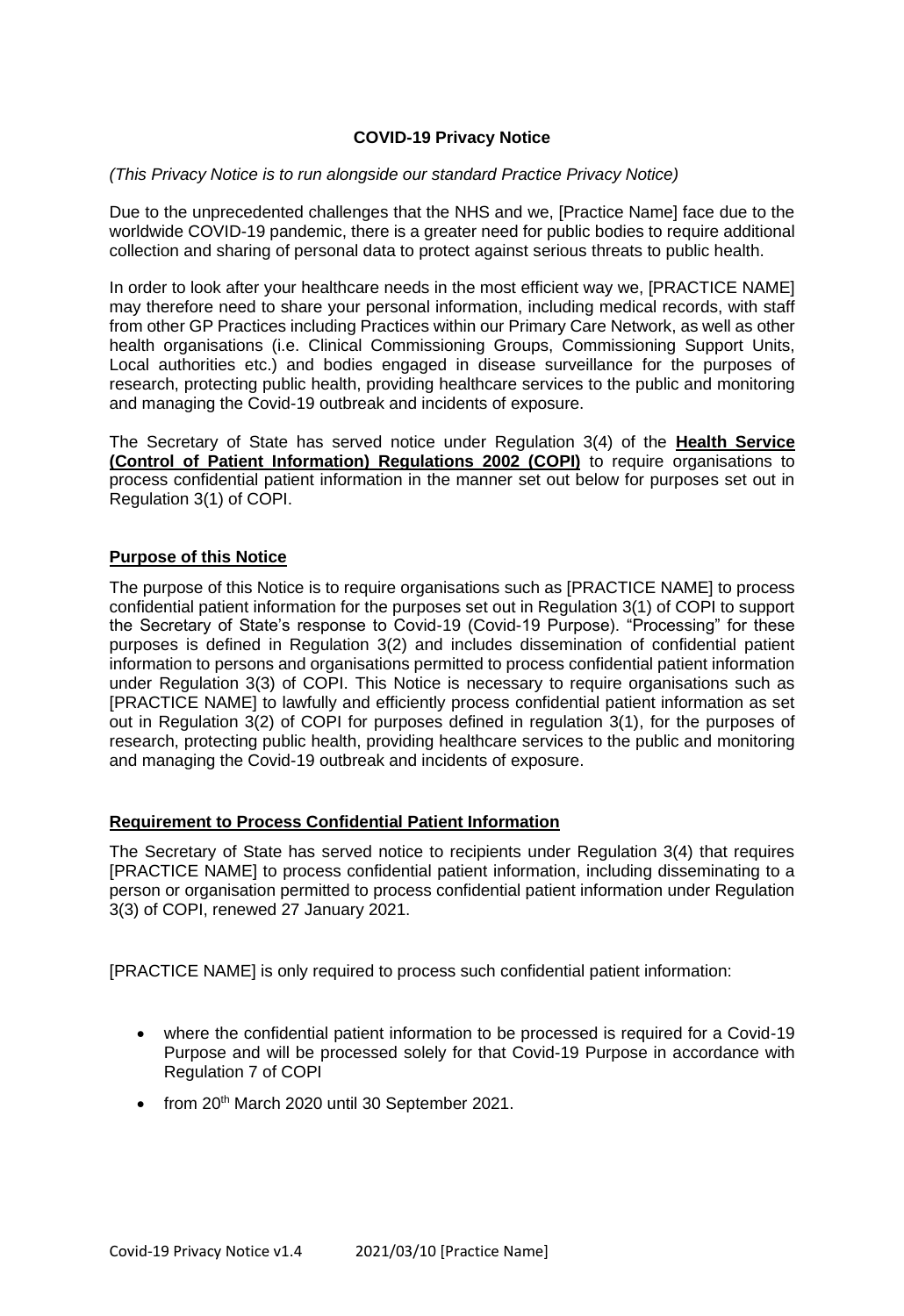# **Covid-19 Purpose**.

A Covid-19 Purpose includes but is not limited to the following:

- understanding Covid-19 and risks to public health, trends in Covid-19 and such risks, and controlling and preventing the spread of Covid-19 and such risks
- identifying and understanding information about patients or potential patients with or at risk of Covid-19, information about incidents of patient exposure to Covid-19 and the management of patients with or at risk of Covid-19 including: locating, contacting, screening, flagging and monitoring such patients and collecting information about and providing services in relation to testing, diagnosis, self-isolation, fitness to work, treatment, medical and social interventions and recovery from Covid-19
- understanding information about patient access to health services and adult social care services and the need for wider care of patients and vulnerable groups as a direct or indirect result of Covid-19 and the availability and capacity of those services or that care
- monitoring and managing the response to Covid-19 by health and social care bodies and the Government including providing information to the public about Covid-19 and its effectiveness and information about capacity, medicines, equipment, supplies, services and the workforce within the health services and adult social care services
- delivering services to patients, clinicians, the health services and adult social care services workforce and the public about and in connection with Covid-19, including the provision of information, fit notes and the provision of health care and adult social care services
- research and planning in relation to Covid-19.

## **Recording of processing**

A record will be kept by [PRACTICE NAME] of all data processed under this Notice.

### **Sending Public Health Messages**

Data protection and electronic communication laws will not stop [PRACTICE NAME] from sending public health messages to you, either by phone, text or email as these messages are not direct marketing.

### **Digital Consultations**

It may also be necessary, where the latest technology allows [PRACTICE NAME]to do so, to use your information and health data to facilitate digital consultations and diagnoses and we will always do this with your security in mind.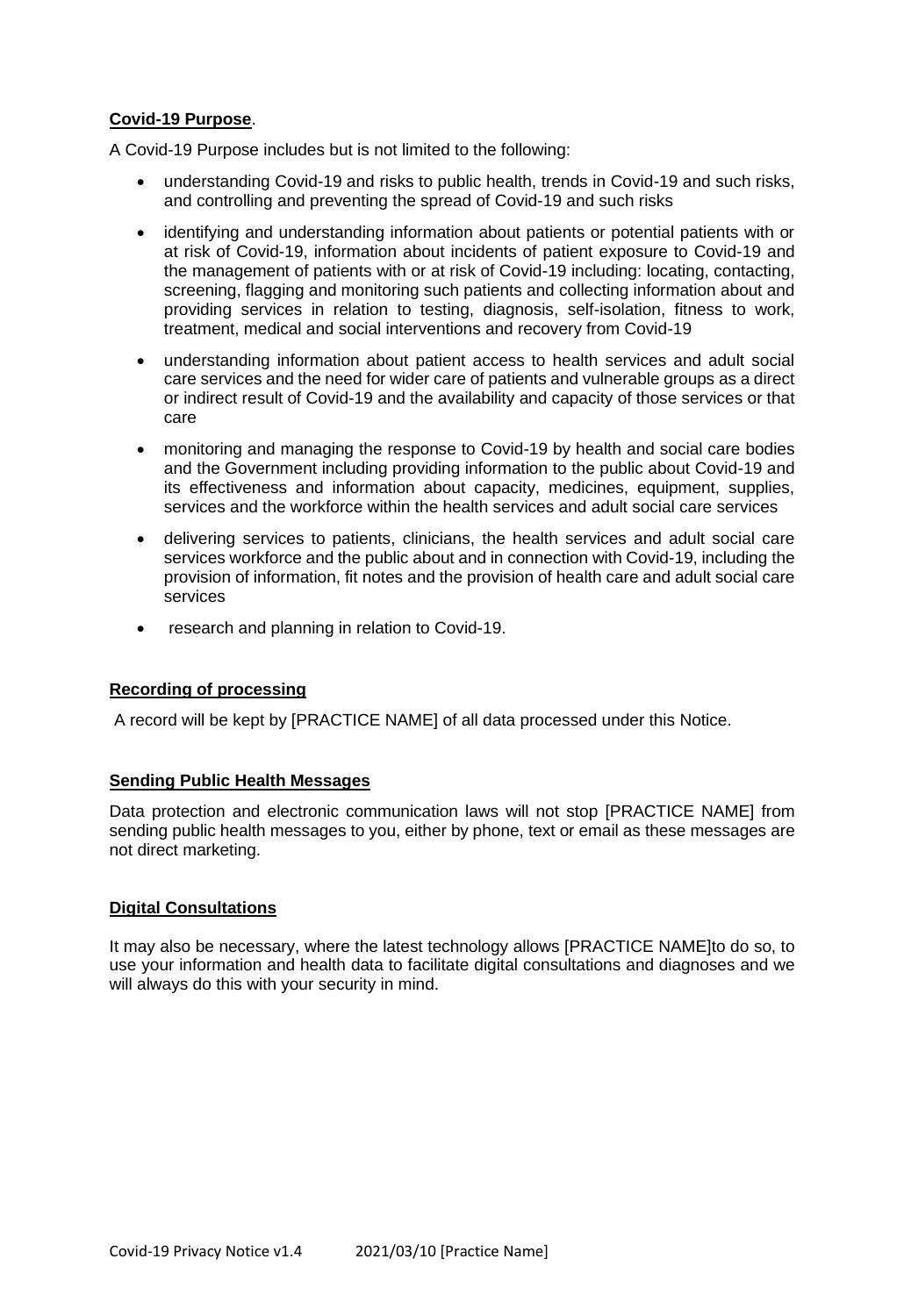## **Research and Pandemic Planning**

The Secretary of State has directed NHS Digital to collect, process and analyse data in connection with COVID-19 to support the Secretary of State's response to COVID-19 and support various COVID-19 purposes set out in the COVID-19 Public Health Directions 2020, 17 March 2020 (as amended) (COVID-19 Direction) and below. This enables NHS Digital to collect data and analyse and link the data for COVID-19 purposes with other data held by NHS Digital.

The purpose of the data collection is also to respond to the intense demand for General Practice data to be shared in support of vital planning and research for COVID-19 purposes, including under the general legal notice issued by the Secretary of State under Regulation 3(4) of the Health Service (Control of Patient Information) Regulations 2002 (COPI).

NHS Digital has therefore been requested by the joint co-chairs of the Joint GP IT Committee (JGPITC) (the BMA and RCGP) to provide a tactical solution during the period of the COVID-19 pandemic to meet this demand and to relieve the growing burden and responsibility on General Practices. On 15 April 2020 the BMA and RCGP therefore gave their support via JGPITC to NHS Digital's proposal to use the General Practice Extraction Service (GPES) to deliver a data collection from General Practices, at scale and pace, as a tactical solution to support the COVID-19 response in the pandemic emergency period.

It is a requirement of the JGPITC that all requests by organisations to access and use this data will need to be made via the NHSX SPOC COVID-19 request process, that will triage and prioritise these requests and refer appropriate requests on to the NHS Digital Data Access Request Service (DARS). NHS Digital will consult with representatives of the BMA and the RCGP on all requests for access to the data. An outline of the process for this agreed with the BMA and the RCGP is published here. Requests by organisations to access record level data from this collection will also be subject to Independent Group Advising on the Release of Data (IGARD) consideration. Data applicants will need to demonstrate they have a lawful basis to access the data for COVID-19 purposes.

### **Benefits of this sharing**

Organisations, including the Government, health and social care organisations and researchers need access to this vital data for a range of COVID-19 purposes, to help plan, monitor and manage the national response to the COVID-19 pandemic, which will help save lives. COVID-19 purposes for which this data may be analysed and used may include:

- understanding COVID-19 and risks to public health, trends in COVID-19 and such risks, and controlling and preventing the spread of COVID-19 and such risks
- identifying and understanding information about patients or potential patients with, or at risk of COVID-19, information about incidents of patient exposure to COVID-19 and the management of patients with or at risk of COVID-19 including: locating, contacting, screening, flagging and monitoring such patients and collecting information about and providing services in relation to testing, diagnosis, self-isolation, fitness to work, treatment, medical and social interventions and recovery from COVID19
- understanding information about patient access to health services and adult social care services as a direct or indirect result of COVID-19, and the availability and capacity of those services • monitoring and managing the response to COVID-19 by health and social care bodies and the Government including providing information to the public about COVID-19 and its effectiveness and information about capacity, medicines, equipment, supplies, services and the workforce within the health services and adult social care services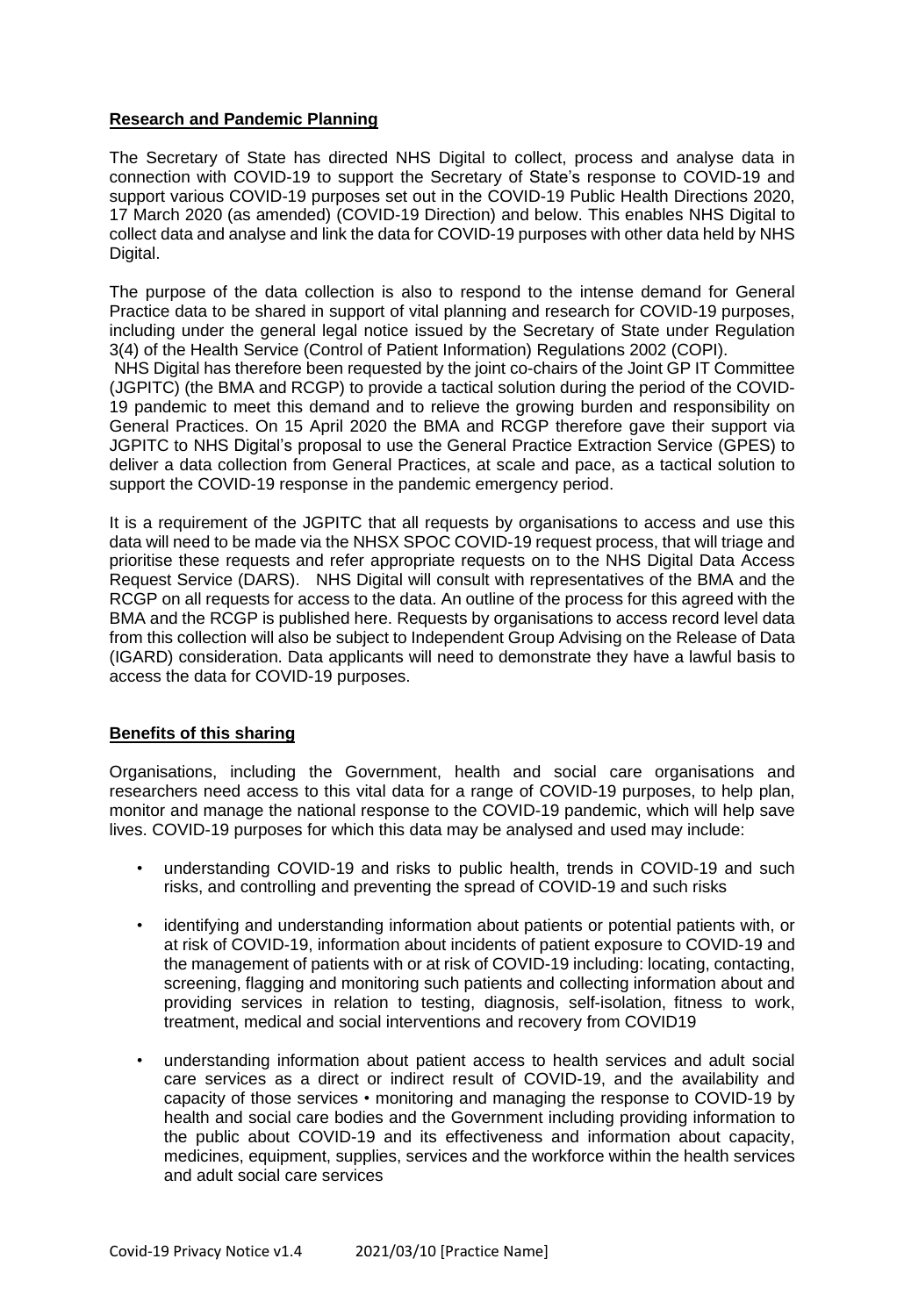- delivering services to patients, clinicians, the health services and adult social care services workforce and the public about and in connection with COVID-19, including the provision of information, fit notes and the provision of health care and adult social care services; and
- research and planning in relation to COVID-19.

Data may be analysed and linked to other data held by NHS Digital or held by other organisations to which access to the data is granted for COVID-19 purposes, through the process described above.

Data will be collected nationally from all GP Practices by NHS Digital every fortnight. All requests to access this data will be triaged through the NHSX SPOC COVID-19 request process and assessed and fulfilled by NHS Digital through DARS. This will significantly reduce the burden on General Practice at a time when demand on resources is high, enabling General Practice to focus on delivering health care and support to patients. It will also reduce compliance burden and risk for General Practice associated with sharing data and complying with the terms of the general legal notice issued under COPI, which applies to General Practices.

## **Legal Basis for this collection**

NHS Digital has been directed by the Secretary of State under section 254 of the 2012 Act under the COVID-19 Direction to establish and operate a system for the collection and analysis of the information specified for this service: GPES Data for Pandemic Planning and Research (COVID-19). A copy of the COVID-19 Direction is published here: https://digital.nhs.uk//aboutnhs-digital/corporate-information-and-documents/directions-anddata-provisionnotices/secretary-of-state-directions/covid-19-public-health-directions-2020.

Details of the information to be collected can be found on the NHS Digital website – Specification of this DPN. Type 1 objections will be upheld in collecting this data from General Practices and therefore the data for those patients who have registered a Type 1 objection with their GP will not be collected. The Type 1 objection prevents an individual's personal identifiable confidential information from being shared outside of their GP Practice except when it is being used for the purposes of their direct care. The National Data Opt-Out will not apply to the collection of the data, as this is a collection which is required by law.

This information is required by NHS Digital under section 259(1)(a) of the 2012 Act to comply with the COVID-19 Direction. In line with section 259(5) of the 2012 Act, all organisations in England that are within the scope of this Notice, as identified below under Health and Social Care Bodies within the scope of the collection, must comply with the requirement and provide information to NHS Digital in the form, manner and for the period specified in this Notice. This Notice is issued in accordance with the procedure published as part of NHS Digital's duty under section 259(8) of the 2012 Act.

In August 2020, the NHS announced that the seasonal national flu immunisation programme criteria for 2020 - 2021 will be expanded to include patients on the SPL. Therefore, to provide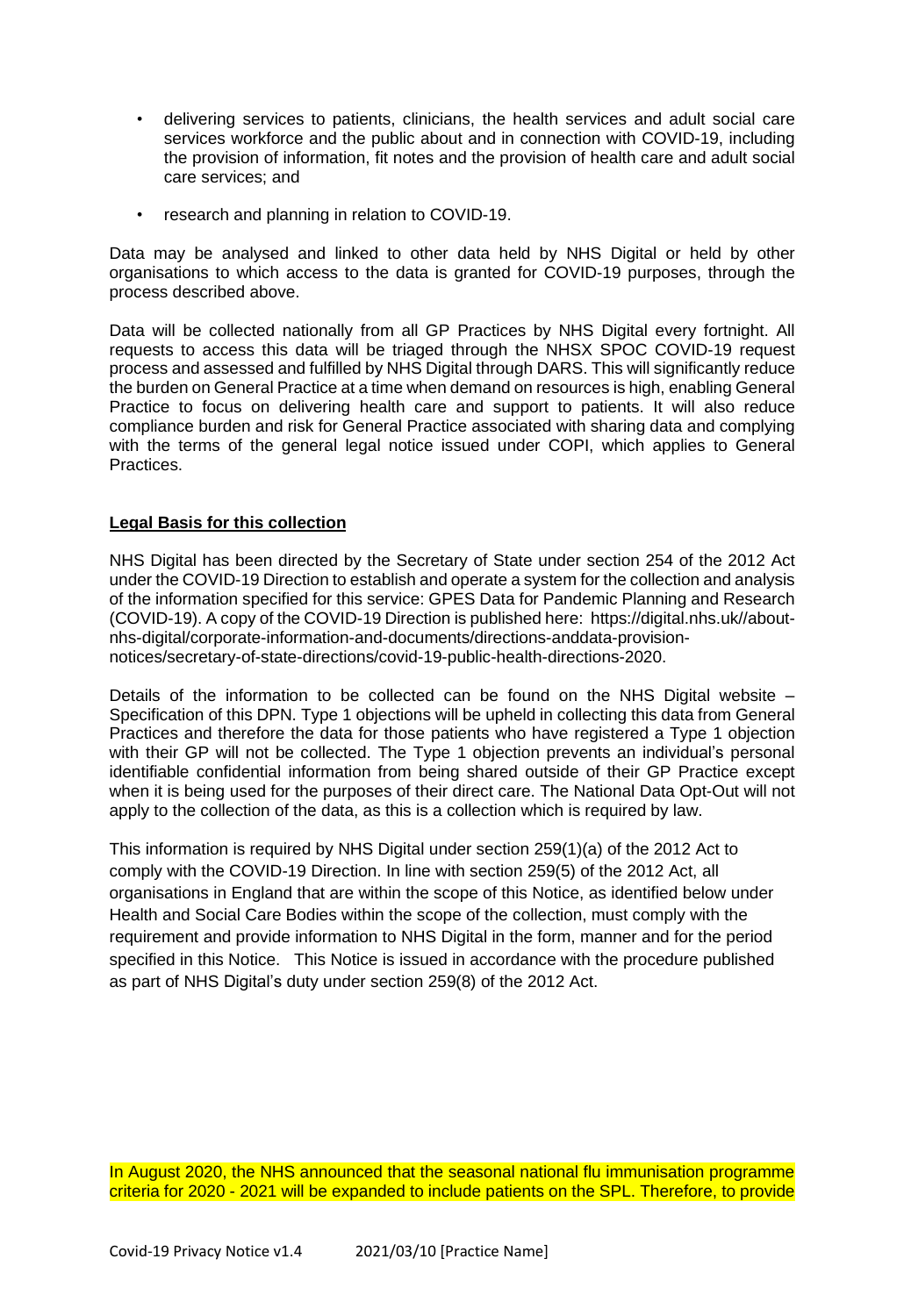information that will support the identification of patients at moderate or high risk of complications from flu, a revision to the weekly extract of data has taken place. This, version three of the extract for the purpose of maintaining and updating the SPL, will continue until the expiry of the COVID-19 Direction. This is currently 31 March 2022 but will be reviewed in September 2020 and every six months thereafter. The frequency of the data collection may change in response to demand.

| Data collection extracted on a weekly basis<br>week commencing 13 April 2020                                                                                                                                                                                                                                                                                                                                                                                                                                                                                                                                                                                                                                                                                                                                                                                                                                                                                                                                                                                      | Revised weekly data collection. The first<br>collection is due week commencing 28<br>September 220                                                                                                                                                                                                                                                                                                                                                                                                                                                                                                                                                                                                                                                                                                                                                                                                                                                                                                                                                                                                                                  |
|-------------------------------------------------------------------------------------------------------------------------------------------------------------------------------------------------------------------------------------------------------------------------------------------------------------------------------------------------------------------------------------------------------------------------------------------------------------------------------------------------------------------------------------------------------------------------------------------------------------------------------------------------------------------------------------------------------------------------------------------------------------------------------------------------------------------------------------------------------------------------------------------------------------------------------------------------------------------------------------------------------------------------------------------------------------------|-------------------------------------------------------------------------------------------------------------------------------------------------------------------------------------------------------------------------------------------------------------------------------------------------------------------------------------------------------------------------------------------------------------------------------------------------------------------------------------------------------------------------------------------------------------------------------------------------------------------------------------------------------------------------------------------------------------------------------------------------------------------------------------------------------------------------------------------------------------------------------------------------------------------------------------------------------------------------------------------------------------------------------------------------------------------------------------------------------------------------------------|
| All patients with defined long-term medical<br>conditions which pose a COVID-19 risk,<br>identified as clinically extremely vulnerable<br>to that risk and/or on certain drug treatments<br>as below:<br><b>Medical Conditions that provide information</b><br>on clinically vulnerable patients<br>Severe asthma and dust related lung<br>disease with relevant treatment in the<br>last 12 months (asthma treatment &<br>prednisolone<br>OR<br>high<br>dose<br>cortiscosteroid safety card)<br>COPD emphysema, and associated<br>lung diseases with relevant treatment<br>in the last 12 months (COPD drugs<br><b>OR</b><br>high<br>dose<br>high<br>dose<br>cortiscosteroid safety card<br>Non-asthma<br>non-COPD<br>and<br>respiratory disease<br>Cancer(haem and others)<br>Genetic, metabolic or autoimmune<br>disease<br>Immunosuppression drugs in the last<br>12 months<br>Flu-like symptoms or respiratory tract<br>infections from 1 November 2019<br>with<br><b>Transplants</b><br>severe<br>Immunosuppression drug treatment<br>in the last 12 months | All patients with defined long-term medical<br>conditions which pose a COVID-19 risk,<br>identified<br>clinically<br><b>as</b><br>extremely<br>vulnerable/potentially clinically vulnerable to<br>that risk and/or on certain drug treatments as<br>below:<br><b>Medical Conditions that provide information</b><br>on clinically vulnerable patients<br>Severe asthma and dust related lung<br>disease with relevant treatment in the<br>last 12 months (asthma treatment &<br>prednisolone<br>OR<br>high<br>dose<br>cortiscosteroid safety card)<br>COPD emphysema, and associated<br>lung diseases with relevant treatment<br>in the last 12 months (COPD drugs<br><b>OR</b><br>dose<br>high<br>high<br>dose<br>cortiscosteroid safety card<br>Non-asthma<br>non-COPD<br>and<br>$\bullet$<br>respiratory disease<br>Cancer(haem and others)<br>Genetic, metabolic or autoimmune<br>disease<br>Immunosuppression drugs in the last<br>12 months<br>Flu-like symptoms or respiratory tract<br>infections from 1 November 2019<br>with<br><b>Transplants</b><br>severe<br>Immunosuppression drug treatment<br>in the last 12 months |
| <b>Pregnant in last 9 months</b>                                                                                                                                                                                                                                                                                                                                                                                                                                                                                                                                                                                                                                                                                                                                                                                                                                                                                                                                                                                                                                  | <b>Pregnant in last 9 months</b><br>No change                                                                                                                                                                                                                                                                                                                                                                                                                                                                                                                                                                                                                                                                                                                                                                                                                                                                                                                                                                                                                                                                                       |
| Patients designated separately as at<br>COVID-19<br>from<br><b>risk</b><br>using<br>high/medium/low risk SNOWED CT<br>Codes, for example                                                                                                                                                                                                                                                                                                                                                                                                                                                                                                                                                                                                                                                                                                                                                                                                                                                                                                                          | Patients designated separately as at<br>COVID-19<br><b>risk</b><br>from<br>using<br>high/medium/low risk SNOWED CT<br><b>Codes, for example</b><br>No change                                                                                                                                                                                                                                                                                                                                                                                                                                                                                                                                                                                                                                                                                                                                                                                                                                                                                                                                                                        |
| Patients with a COVID-19 activity code                                                                                                                                                                                                                                                                                                                                                                                                                                                                                                                                                                                                                                                                                                                                                                                                                                                                                                                                                                                                                            | Patients with a COVID-19 activity code                                                                                                                                                                                                                                                                                                                                                                                                                                                                                                                                                                                                                                                                                                                                                                                                                                                                                                                                                                                                                                                                                              |
|                                                                                                                                                                                                                                                                                                                                                                                                                                                                                                                                                                                                                                                                                                                                                                                                                                                                                                                                                                                                                                                                   | No change<br><b>Clinically vulnerable patients (eligible for</b><br>seasonal flu vaccination)<br>• Chronic Respiratory disease                                                                                                                                                                                                                                                                                                                                                                                                                                                                                                                                                                                                                                                                                                                                                                                                                                                                                                                                                                                                      |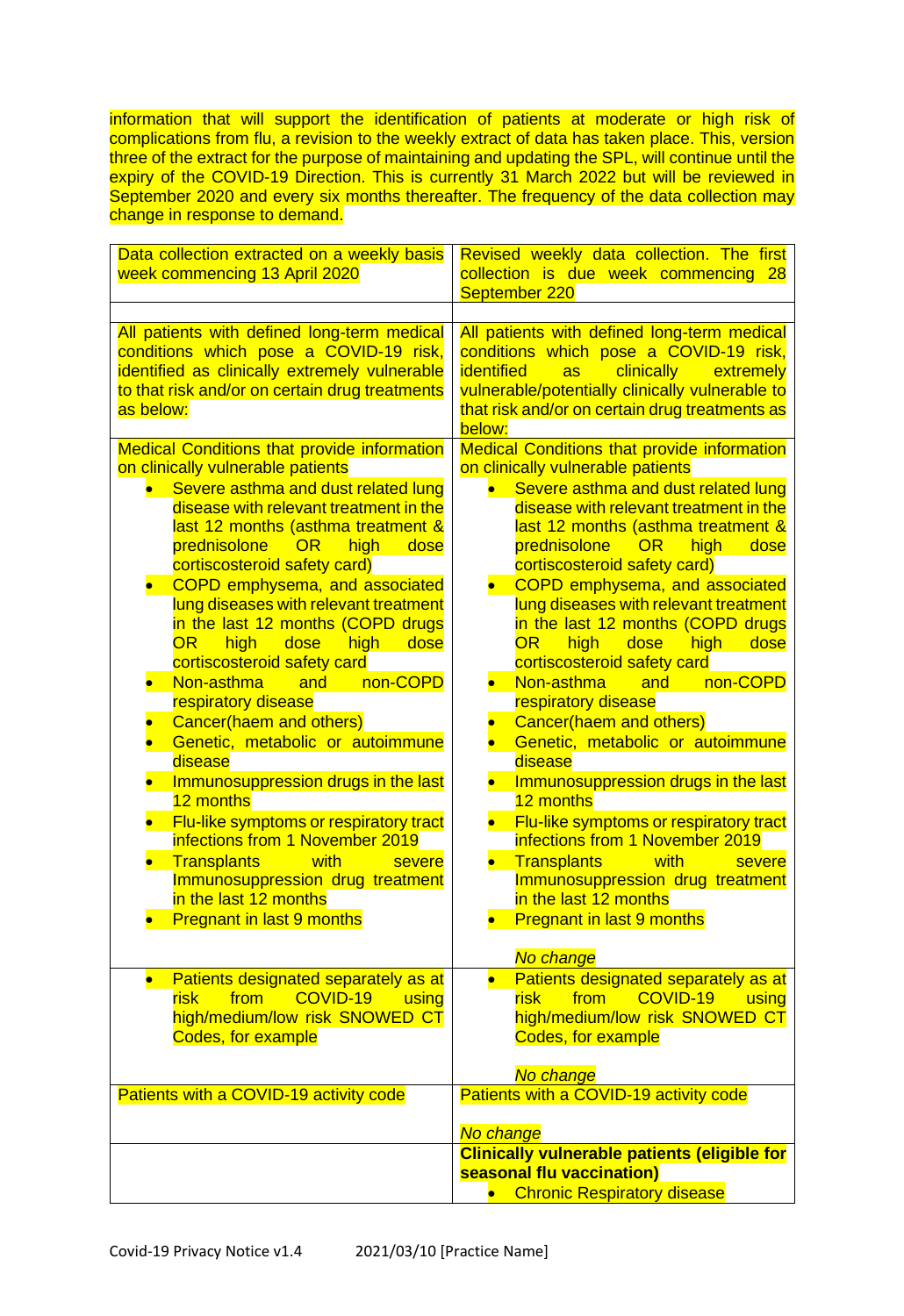| Unresolved asthma with<br>recent                                                       |
|----------------------------------------------------------------------------------------|
| asthma drug treatment (in the last 12                                                  |
| months) or has ever had an                                                             |
| emergency hospital admission due to                                                    |
| asthma                                                                                 |
| <b>Chronic heart disease</b>                                                           |
| Unresolved chronic kidney disease                                                      |
| stage3,4 and 5                                                                         |
| Unresolved diabetes mellitus                                                           |
|                                                                                        |
| Unresolved<br>immunosuppression                                                        |
| diagnosis                                                                              |
| Immunosuppression procedure in                                                         |
| the last 12 months                                                                     |
| <b>Chronic Liver disease</b>                                                           |
| Chronic neurological disease                                                           |
| Pregnant in the last 9 months                                                          |
| different<br>cluster<br>clinically<br><b>to</b>                                        |
| extremely vulnerable group)                                                            |
| In patients aged 16 and over: BMI of                                                   |
| 40+ in the last 12 months                                                              |
| In patients aged 16 and over: Latest                                                   |
| BMI in the last 3 years was 40+                                                        |
|                                                                                        |
| Learning<br>disability (including                                                      |
| Down's)                                                                                |
| Has a "requires flu vaccination" code                                                  |
| Identified as a healthcare worker in                                                   |
| the last 12 months                                                                     |
|                                                                                        |
| <b>Household</b><br>contact<br>of<br>an                                                |
| immunocompromised individual                                                           |
|                                                                                        |
| Other Potentially clinically Vulnerable                                                |
| patients                                                                               |
|                                                                                        |
| <b>Unresolved hypertension</b>                                                         |
| <b>Pulmonary hypertension</b>                                                          |
| <b>Dementia</b>                                                                        |
| <b>Systemic lupus</b>                                                                  |
| <b>Discoid and non-systemic lupus</b>                                                  |
| <b>Psoriasis</b>                                                                       |
| Rheumatoid arthritis and associated                                                    |
| disorders                                                                              |
| Additional Data items for Patients from the                                            |
| above groups                                                                           |
| Latest ethnic category code (all                                                       |
|                                                                                        |
| groups)                                                                                |
| Earliest code indicating that the                                                      |
| patient has died (all groups)                                                          |
| Latest smoking status (all groups)                                                     |
| Blood pressure from the last 2 years                                                   |
| (all groups)                                                                           |
| In patients aged 16 and over: all BMI                                                  |
| and weight in last 5 years plus height                                                 |
| (all groups)                                                                           |
| <b>IFCC-HbA1c in the last 2 years (for</b><br>diabetic patients in the flu group only) |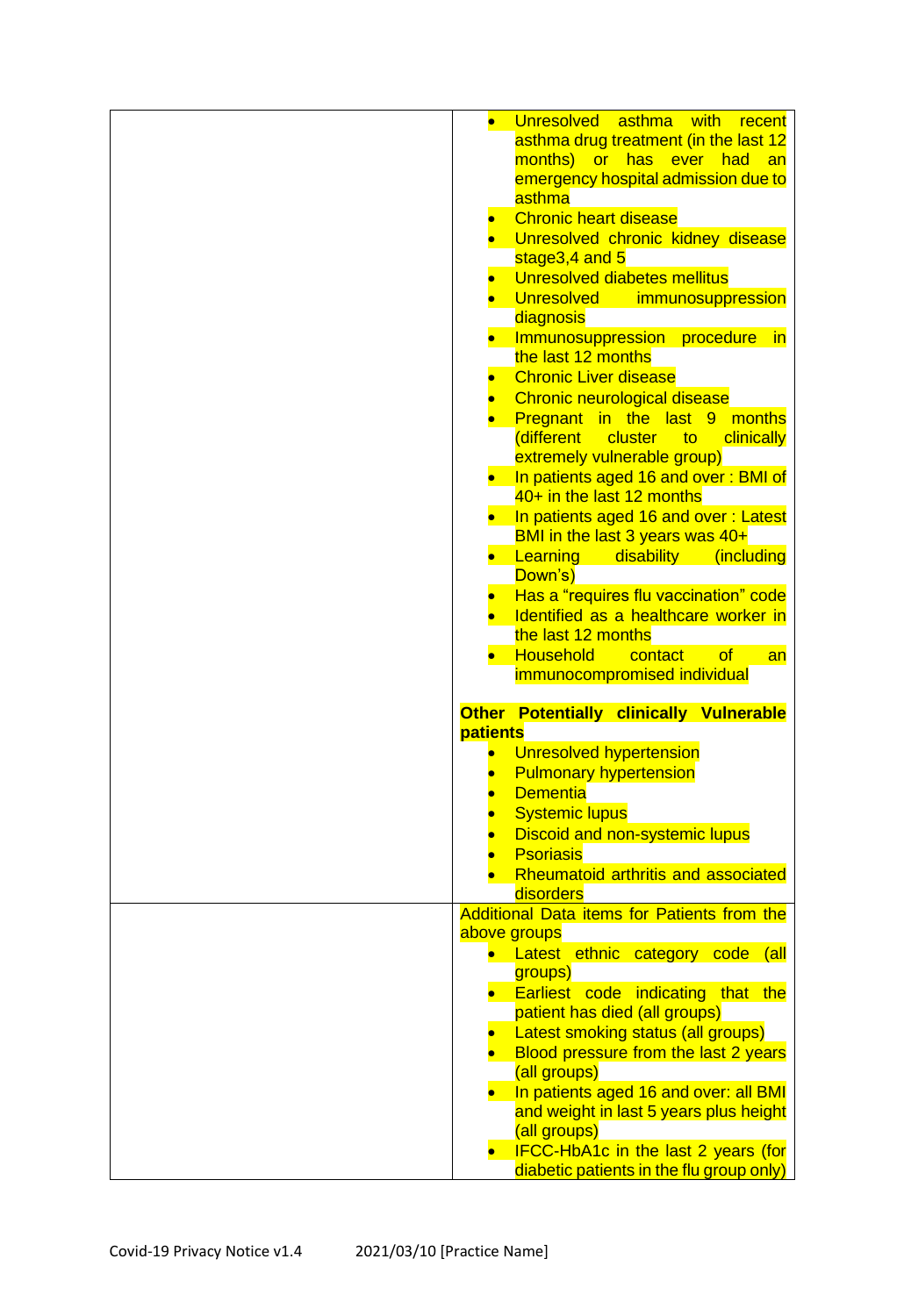| Latest COPD resolved<br>and              |
|------------------------------------------|
| admission codes (for COPD Patients       |
| in the clinically extreme vulnerable     |
| group only)                              |
| <b>ACE</b> inhibitors, ARBs and<br>non-  |
| steroidal anti-inflammatory drugs in     |
| the last 12 months (all groups)          |
| <b>Latest asthma emergency admission</b> |
| codes (for asthma patients in flu        |
| group only)                              |
|                                          |
| Asthma-related drug treatments in        |
| the last 12 months (for asthma           |
| patients in the flu group only)          |

The Secretary of State has directed NHS Digital to collect, process and analyse data in connection with COVID-19 to support the Secretary of State's response to COVID-19 and support various COVID-19 purposes set out in the COVID-19 Public Health Directions 2020, 17 March 2020 (COVID-19 Direction) (as amended) (COVID-19) Direction) and below. This enables NHS Digital to collect data and analyse and link the data for COVID-19 purposes with other data held by NHS Digital. The rationale for changing the data extraction is that the initial data collection was based on an existing specification for flu vaccination eligibility. This data extraction was then refined in order to more accurately reflect the patients who are clinically extremely vulnerable to COVID-19 and also to minimise the data we are collecting. A further refinement of the data extraction has taken place leading to the inclusion of new data being extracted. This will provide information to inform vaccination programmes. This General Practice Extraction

Service (GPES) data will be extracted weekly and be used to assist in producing a weekly update of the SPL. The objective of this collection is on an ongoing basis to identify patients registered at General Practices who may be: • clinically extremely vulnerable if they contract COVID-19 • at moderate or high risk of complications from flu or COVID-19. The data collected will be analysed and linked with other data NHS Digital or other organisations hold to identify: • a list of clinically extremely vulnerable patients who will be advised to take shielding measures to protect themselves. Advice given to these patients has been published by Public Health England and is available here: https://www.gov.uk/government/publications/guidanceon-shielding-and-protectingextremely-vulnerable-persons-from-covid-19/guidance-onshielding-and-protectingextremely-vulnerable-persons-from-covid-19#what-do-we-mean-byextremelyvulnerable • a list of patients at moderate or high risk of complications from flu to inform the flu call/recall vaccination programme.

Further information on the flu programme can be found here: [https://www.england.nhs.uk/wpcontent/uploads/2020/05/Letter\\_AnnualFlu\\_2020-](https://www.england.nhs.uk/wpcontent/uploads/2020/05/Letter_AnnualFlu_2020-21_20200805.pdf) [21\\_20200805.pdf](https://www.england.nhs.uk/wpcontent/uploads/2020/05/Letter_AnnualFlu_2020-21_20200805.pdf)

The extract may also be used for future direct care purposes relating to the COVID-19 outbreak. The methodology NHS Digital has used to produce the SPL is explained in detail and is published on the NHS Digital SPL website page here: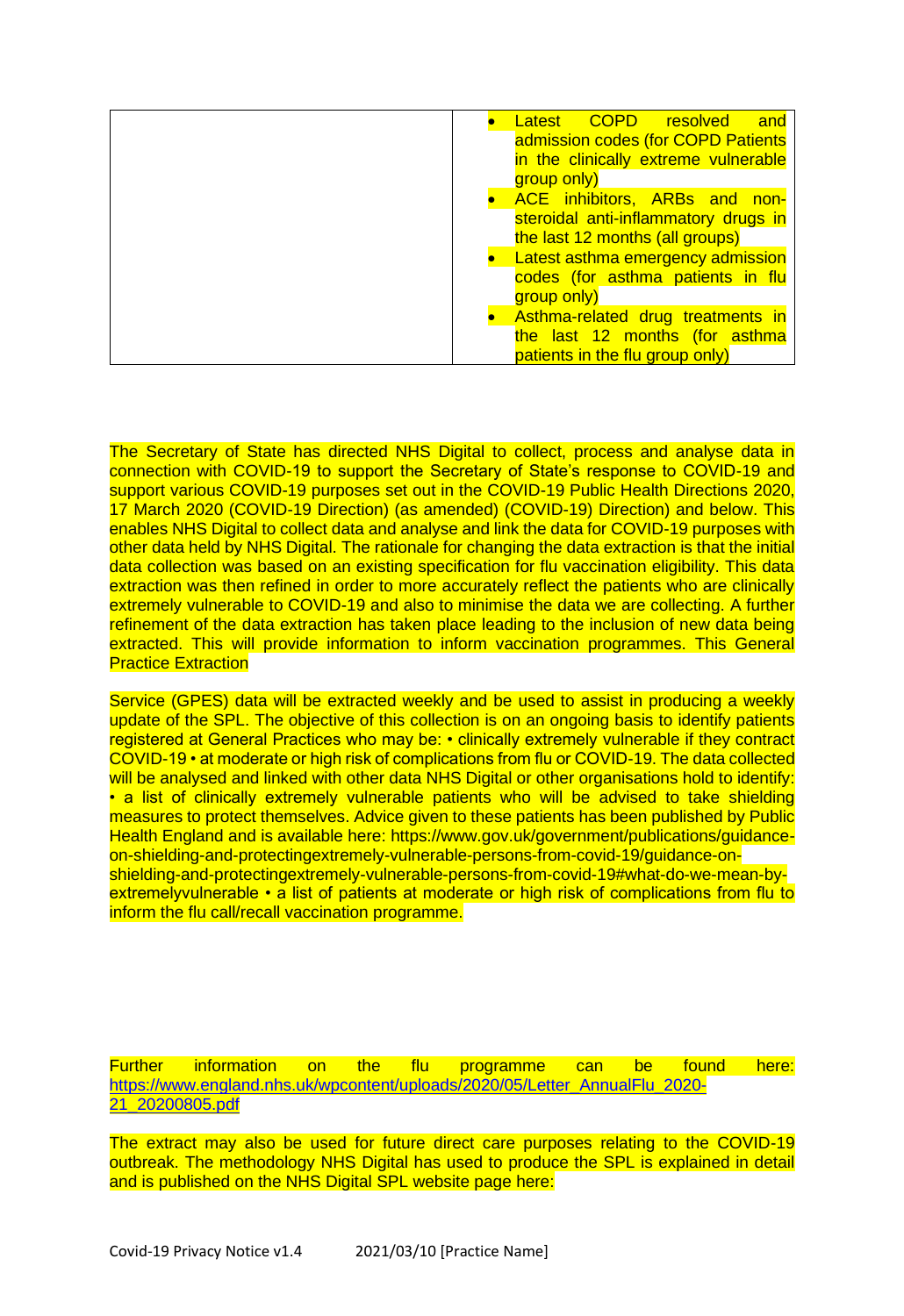https://digital.nhs.uk/coronavirus/shielded-patient-list Patients

added to the SPL will be contacted by post, email (and/or SMS message where this is necessary) by the NHS on behalf of the Chief Medical Officer, Chris Whitty, to:

• advise of the measures they can take to reduce their risk of contracting the virus and signpost them to the Extremely Vulnerable Persons service operated by gov.uk at <https://www.gov.uk/coronavirus-extremely-vulnerable>

• offer a flu vaccination or to contact non-responders who remain unvaccinated (as per NHS England specifications for the service). The SPL will also be used to inform GPs of their individual patients on the SPL, by flagging those patient records on GP patient record systems. The SPL will be shared with a variety of other organisations involved in the care and support of those patients and for planning, commissioning and research purposes associated with COVID-19. Full details of those with whom information has been shared can be found on the NHS Digital SPL website here:

[https://digital.nhs.uk/coronavirus/shielded-patient-list/distribution.](https://digital.nhs.uk/coronavirus/shielded-patient-list/distribution)

Requests by organisations to access record level data from this collection will be subject to Independent Group Advising on the Release of Data (IGARD) consideration. Data applicants will need to demonstrate they have a lawful basis to access the data for COVID-19 purposes.

#### **Benefits of the collection**

Organisations, including Government, health and social care organisations need to access this vital data for a range of COVID-19 purposes, to help plan, monitor and manage the national response to the COVID-19 pandemic, which will help save lives. COVID-19 purposes for which this data may be analysed and used may include: • understanding COVID-19 and risks to public health, trends in COVID-19 and such risks, and controlling and preventing the spread of COVID-19 and such risks • identifying and understanding information about patients or potential patients with, or at risk of COVID-19, information about incidents of patient exposure to COVID-19 and the management of patients with or at risk of COVID-19 including: locating, contacting, screening, flagging and monitoring such patients and collecting information about and providing services in relation to testing, diagnosis, self-isolation, fitness to work, treatment, medical and social interventions and recovery from COVID19. Data will be analysed and linked to other data held by NHS Digital or held by other organisations to which access to the data is granted for COVID-19 purposes, through the process described above. Data will be collected nationally from all General Practices by NHS Digital every week. All requests to access this data will be through Data Access Request Service (DARS). This will significantly reduce the burden on General Practice at a time when demand on resources is high, enabling General Practice to focus on delivering health care and support to patients. It will also reduce compliance burden and risk for General Practice associated with sharing data and complying with the terms of the general legal notice issued under the National Health Service (Control of Patient Information Regulations) 2002 (COPI), which applies to General Practices Patients facing the greatest risk if they contract COVID-19 and/or are in the moderate to high risk of complications from flu:

• will be identified and known to health organisations

• will have a greater awareness of the recommended preventative shielding measures

• will be able to follow clear advice

• will be able to ask for help and support, including social care support and essential food supplies, through the Extremely Vulnerable Persons service operated by gov.uk.

It will enable the SPL to be updated weekly to identify new patients and changes to patients on the List and will enable support provisions to be more dynamic and responsive to both social and clinical need.